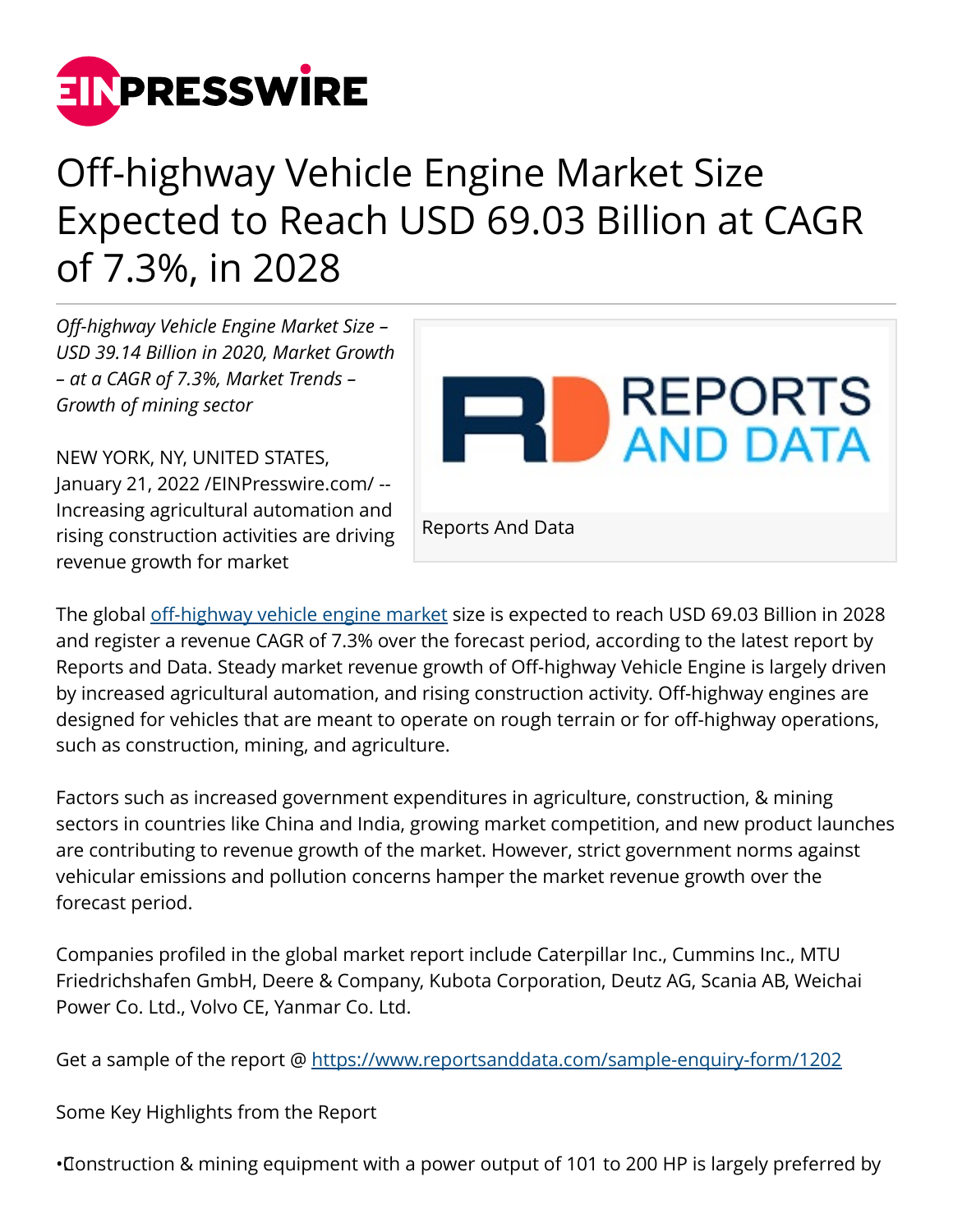the users of off-highway vehicle. The current surge in road development activities, especially in developing countries has raised the demand for motor graders and this is expected to increase more over the forecast period. Motor graders with engine power in range of 140 HP to 200 HP are in high demand, as they can be used for making fine grade, smoother surfaces, levelling soil, and moving small amounts of dirt.

• Agriculture tractor engines with 5-10L engine capacity is in high demand by farmers for various agriculture-based applications. The growth is due to the majority of farm tractors using 5L engines for plowing and soil cultivation. These tractors can also be used for several tasks, such as shrubs removal, spreading/moving fertilizer, landscaping, and lawn maintenance.

• Off-highway Vehicle Engine Market in Asia-Pacific accounted for largest revenue share in 2020. China's tractors and other types of construction equipment market are anticipated to grow at a faster rate over the forecast period and the key reason for this growth is expenditure incurred on local infrastructure projects. Countries in the region such as China, India, Singapore, are constructing subways, bridges, and other urban transportation infrastructures, which in turn, supports market growth.

• Off-highway Vehicle Engine Market in Europe is expected to grow at a faster rate in terms of revenue share over the forecast period. Rise in commercial construction activities and growing usage of heavy-duty agricultural machinery are attributed to market revenue growth in Europe.

To understand how our Off-highway Vehicle Engine Market report can bring difference to your business strategy:- [https://www.reportsanddata.com/report-detail/off-highway-vehicle-engine](https://www.reportsanddata.com/report-detail/off-highway-vehicle-engine-market)[market](https://www.reportsanddata.com/report-detail/off-highway-vehicle-engine-market)

For the purpose of this report, Reports and Data has segmented the Off-highway Vehicle Engine Market based on Power type, Engine capacity, Fuel Type, and region:

Power Type Outlook (Revenue, USD Million; 2018–2028)

• Construction & Mining Equipment Engines o<sub>8100</sub> HP Engines oll01-200 HP Engines o<sub>201</sub>-400 HP Engines o<sub>8400</sub> HP Engines • Agriculture Tractor Engines o<sub>830</sub> HP Engines oB1-50 HP Engines oB1-80 HP Engines o<sub>81</sub>-140 HP Engines o<sub>8140</sub> HP Engines

Engine Capacity Outlook (Revenue, USD Million; 2018–2028)

• Construction & Mining Equipment Engines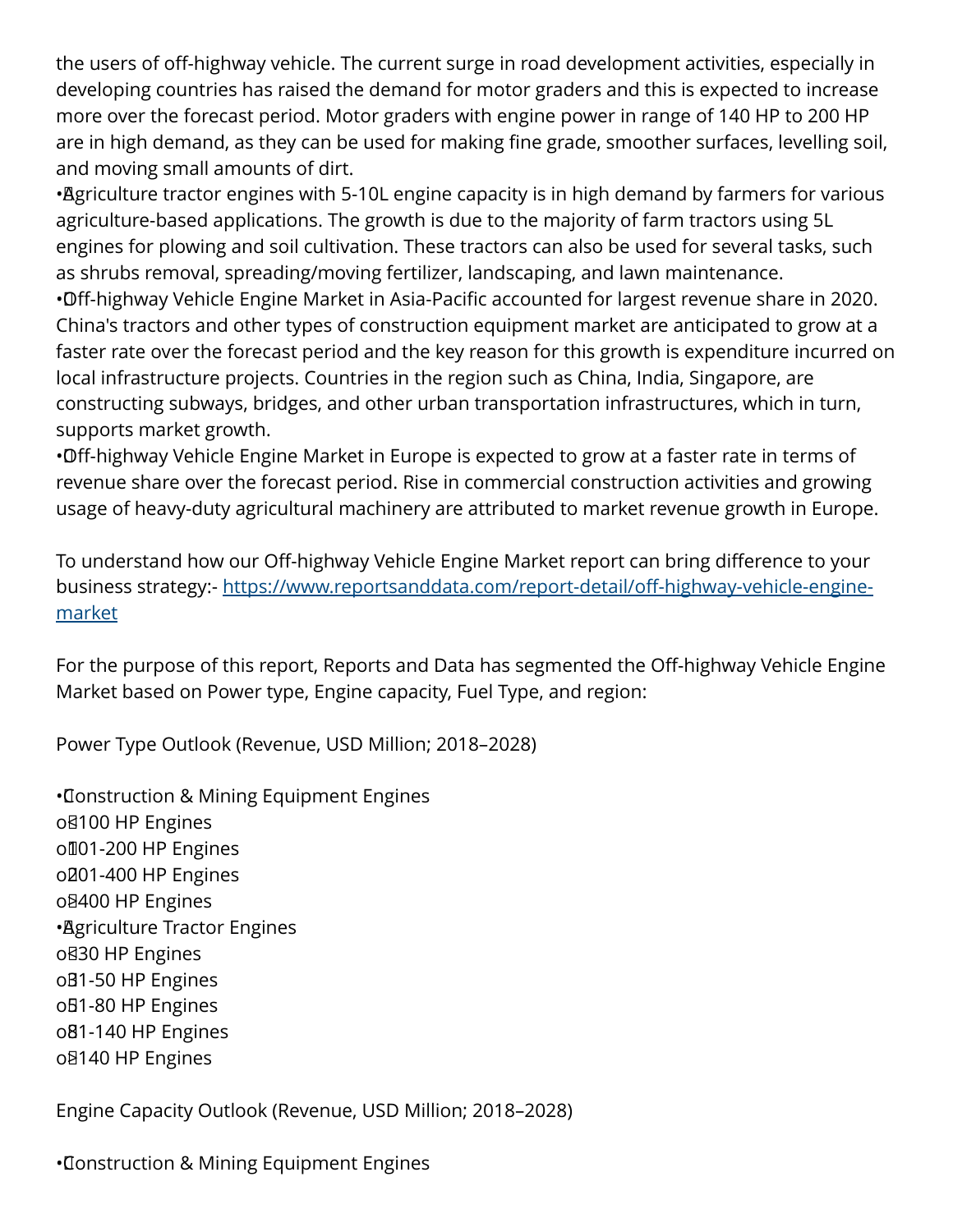o<sub>85</sub> Engines o<sub>Bl</sub>-10l Engines o<sub> $810$ </sub> Engines • Agriculture Tractor Engines o<sub>85</sub>I Engines oBI-10l Engines o<sup>810</sup>l Engines

Fuel Type Outlook (Revenue, USD Million; 2018–2028)

• Gasoline • Diesel

• Other fuels

Regional Outlook (Revenue, USD Million; 2018–2028)

• North America

• Europe

• Asia Pacific

• Latin America

• Middle East & Africa

Request a customization of the report @ [https://www.reportsanddata.com/request](https://www.reportsanddata.com/request-customization-form/1202)[customization-form/1202](https://www.reportsanddata.com/request-customization-form/1202)

Key Advantages of Off-highway Vehicle Engine Report:

• Identification and analysis of the market size and competition

- • Qualitative and quantitative analysis of the market data
- •Data validated by industry experts after extensive primary and secondary research

• Extensive regional analysis of the Off-highway Vehicle Engine industry

• Profiling of key players along with their business overview, business strategies, deals and partnerships, and product portfolio

• SWOT and Porter's Five Forces Analysis for in-depth understanding of the competitive landscape

• Beasibility analysis and investment analysis to enable strategic investment decisions • Analysis of opportunities, drivers, restraints, challenges, risks, and limitations

Conclusively, all aspects of the Off-highway Vehicle Engine market are quantitatively as well qualitatively assessed to study the global as well as regional market comparatively. This market study presents critical information and factual data about the market providing an overall statistical study of this market on the basis of market drivers, limitations and its future prospects.